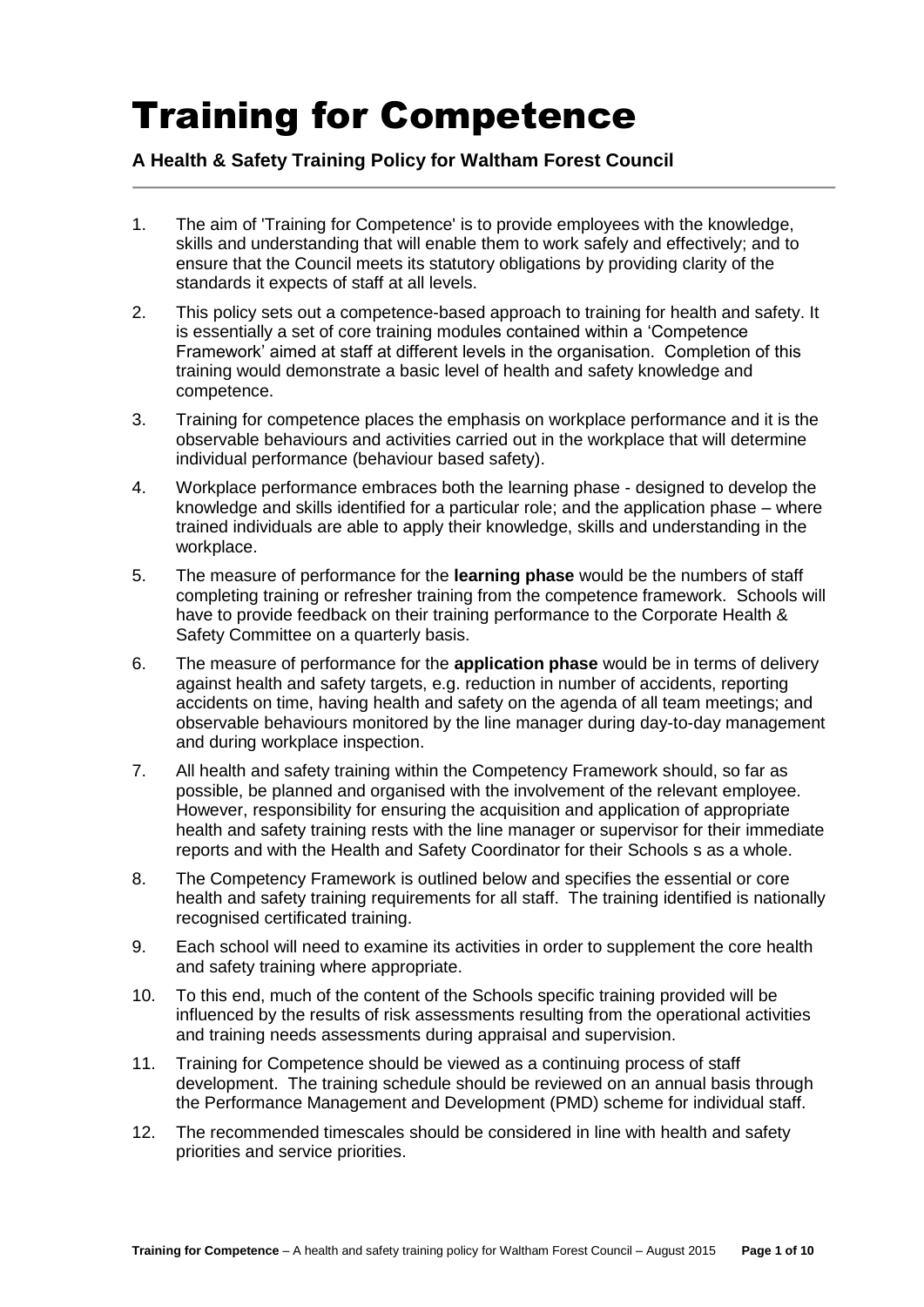- 13. Where employees have not achieved training within the specified period, the reasons for this should be noted in their PMD record and the training should be prioritised for the next period.
- 14. Refresher training should be considered where staff performance no longer reflects the desired outcomes or where changes to the core elements have been made as a result of changing needs, business needs or legislation.
- 15. It is acknowledged that staff may require refresher training if they feel they need to be reminded even though the perceived practice is acceptable. In addition, refresher training does not need to be seen only in terms of courses, but should also be embedded within team meetings and supervision.
- 16. Where staff have prior learning from professional courses, which may be of a level that is as good as or better than that contained in the Competency Framework, the line manager should contact the Council's Health & Safety Manager for advice on exemptions from the core modules.
- 17. The Council's Health & Safety Manager will review the core modules annually for their suitability to meet ongoing organisational needs and legal requirements. Table 6, can be used to record the summary of your training needs analysis.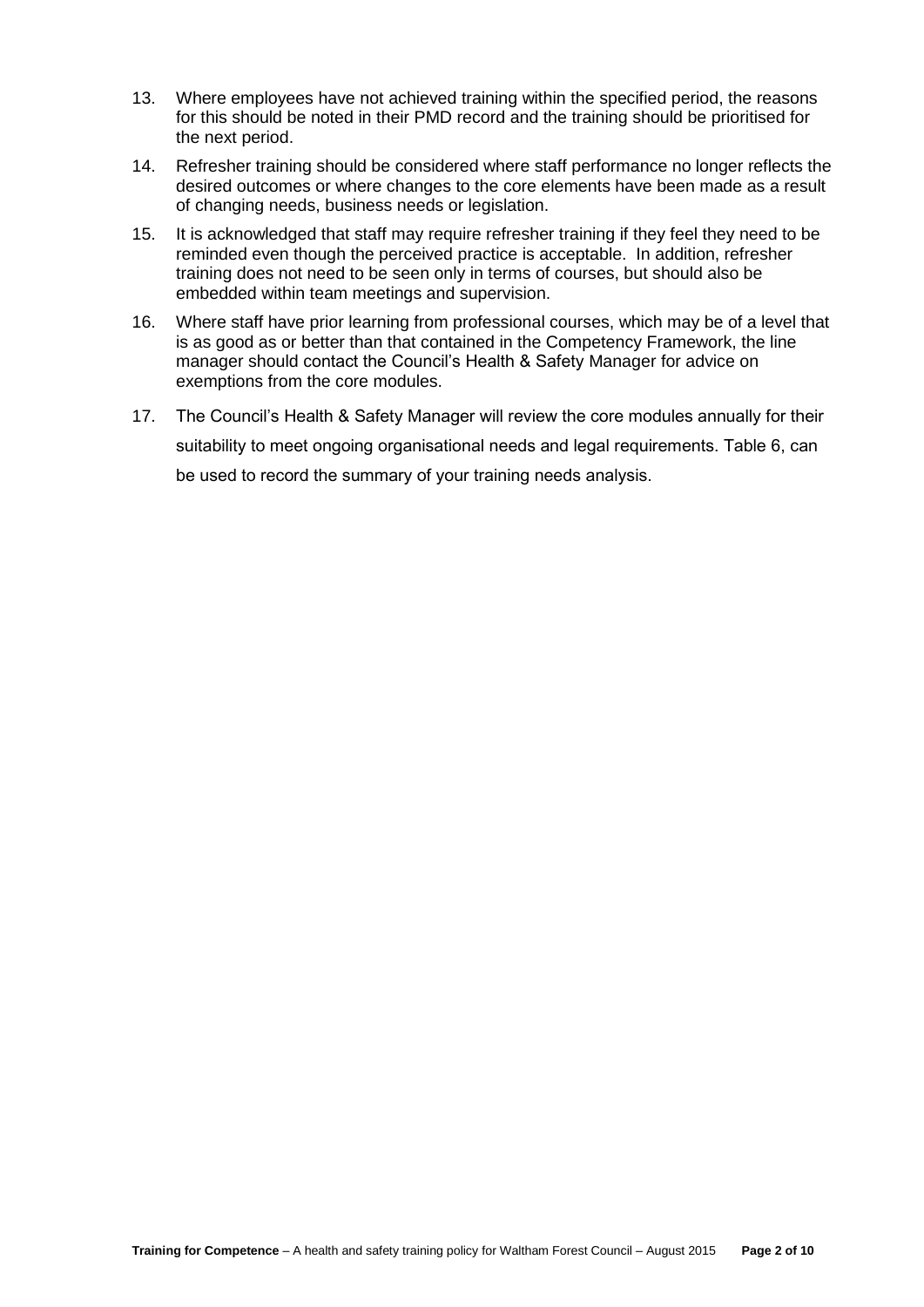| <b>Core Training Modules</b>                                                                                                                                          | <b>Learning outcomes</b>                                                                                                                                                                                                                                                                                                                                                                                                                                                                                                                                                                                                                                                    | <b>Observable Behaviours</b>                                                                                                                                                                                                                                                                                                                                                                                                                                                                                                                                                                                                                                                                                                                                                                                                                                                                                                                                                                                                                                                                                                                                                                                                                             |
|-----------------------------------------------------------------------------------------------------------------------------------------------------------------------|-----------------------------------------------------------------------------------------------------------------------------------------------------------------------------------------------------------------------------------------------------------------------------------------------------------------------------------------------------------------------------------------------------------------------------------------------------------------------------------------------------------------------------------------------------------------------------------------------------------------------------------------------------------------------------|----------------------------------------------------------------------------------------------------------------------------------------------------------------------------------------------------------------------------------------------------------------------------------------------------------------------------------------------------------------------------------------------------------------------------------------------------------------------------------------------------------------------------------------------------------------------------------------------------------------------------------------------------------------------------------------------------------------------------------------------------------------------------------------------------------------------------------------------------------------------------------------------------------------------------------------------------------------------------------------------------------------------------------------------------------------------------------------------------------------------------------------------------------------------------------------------------------------------------------------------------------|
| <b>IOSH Safety for Senior Executives [1</b><br>$day$ ] – to be completed within 12 months<br>And additional, relevant modules for<br>line managers where appropriate. | To increase awareness among<br>senior managers regarding:<br>The importance of strategic<br>$\blacksquare$<br>health and safety management<br>and its integration into other<br>business management<br>systems;<br>Plan for prevention through risk<br>assessment and control<br>strategies;<br>Awareness of the<br>$\blacksquare$<br>consequences of failing to<br>manage health and safety<br>effectively;<br>Recognise the importance of<br>consultation and<br>communication with employees<br>on health and safety issues:<br>and<br>Awareness of the significance<br>٠<br>of performance monitoring for<br>continuous improvement of<br>health and safety management. | Providing and implementing strategic direction<br>Formally and publicly accepts role in providing strategic direction<br>$\blacksquare$<br>for health and safety in the Council.<br>Understands the importance of health and safety and integrates it<br>$\blacksquare$<br>into business management systems within the School and the<br>Council.<br>Being accountable and responsible<br>Accepts individual role in providing health and safety leadership for<br>$\blacksquare$<br>the organisation as a whole and within the school and also acts as<br>a role model.<br>Awareness of the consequences of failing to manage health and<br>٠<br>safety effectively.<br><b>Making Decisions</b><br>Ensures that all decisions reflect the Council's health and safety<br>$\blacksquare$<br>intentions, as stated in the Health and Safety Policy.<br><b>Engaging Others</b><br>Recognises role in encouraging the active participation of workers<br>$\blacksquare$<br>in improving health and safety.<br>Maintains both the Council's Health and Safety and Local Joint<br>$\blacksquare$<br>Council Committee systems.<br>Understanding and assessing the risks<br>Remains informed of and alert to relevant health and safety risk<br>$\blacksquare$ |
|                                                                                                                                                                       |                                                                                                                                                                                                                                                                                                                                                                                                                                                                                                                                                                                                                                                                             | management issues.                                                                                                                                                                                                                                                                                                                                                                                                                                                                                                                                                                                                                                                                                                                                                                                                                                                                                                                                                                                                                                                                                                                                                                                                                                       |

## **Table 1 – Leadership Team, Head Teachers, Heads of Service & Senior/Business Managers including Health & Safety Co-ordinators**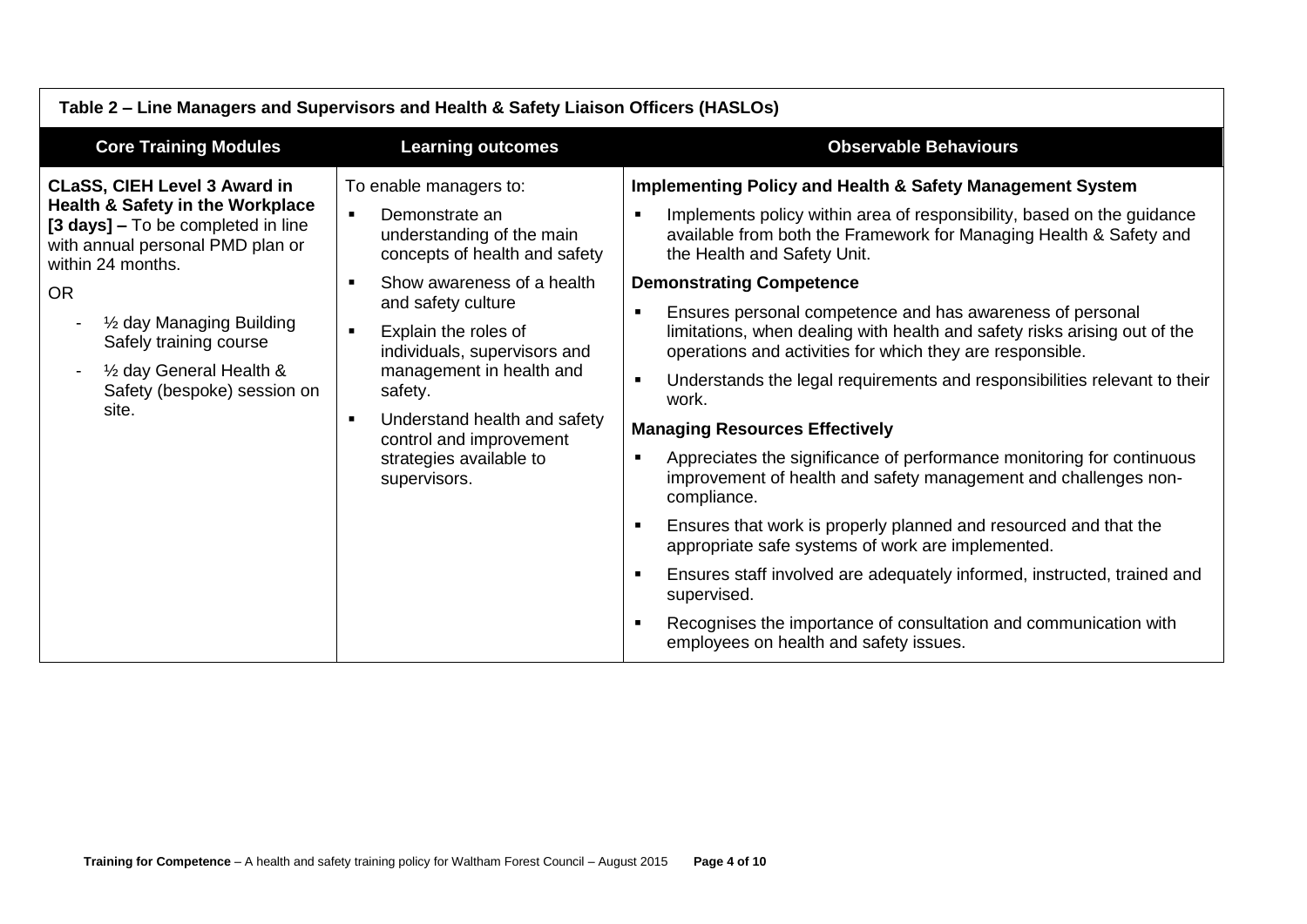| Table 2 – Line Managers and Supervisors and Health & Safety Liaison Officers (HASLOs)                                                                                                                                                                                          |                                                                                                                                                                                                                                                                                                                                                                                                                                                                                                             |                                                                                                                                                                                                                                                                                                                                                                                                                                                                                                                                                                      |  |
|--------------------------------------------------------------------------------------------------------------------------------------------------------------------------------------------------------------------------------------------------------------------------------|-------------------------------------------------------------------------------------------------------------------------------------------------------------------------------------------------------------------------------------------------------------------------------------------------------------------------------------------------------------------------------------------------------------------------------------------------------------------------------------------------------------|----------------------------------------------------------------------------------------------------------------------------------------------------------------------------------------------------------------------------------------------------------------------------------------------------------------------------------------------------------------------------------------------------------------------------------------------------------------------------------------------------------------------------------------------------------------------|--|
| <b>Core Training Modules</b>                                                                                                                                                                                                                                                   | <b>Learning outcomes</b>                                                                                                                                                                                                                                                                                                                                                                                                                                                                                    | <b>Observable Behaviours</b>                                                                                                                                                                                                                                                                                                                                                                                                                                                                                                                                         |  |
| <b>CLaSS,, CIEH Level 3 Award in</b><br><b>Risk Assessment: Principles &amp;</b><br>Practices [3 days]<br>- To be completed in line with<br>annual personal PMD plan or within<br>24 months.<br><b>OR</b><br><b>Bespoke Risk Assessment:</b><br>Principles & Practices [1 day] | To enable managers and<br>supervisors to:<br>Conduct risk assessments<br>using the necessary technical<br>knowledge in relation to the<br>work activities, environment<br>and relevant issues.<br>Organise and implement a risk<br>assessment programme.<br>Identify specific training needs<br>п<br>for the activities being<br>assessed.<br>Assist the Council in meeting<br>$\blacksquare$<br>legal requirements and<br>promote improved standards<br>of health and safety within<br>their service area. | Continued from above.<br><b>Assessing Priorities</b><br>Ensures that the management of health and safety within the team is<br>given a high priority and is made an integral part of the business<br>process.<br><b>Assessing Risk and Implementing Control Measures</b><br>Assesses risks from work activities within their area of control and takes<br>appropriate measures to control and monitor compliance and review the<br>assessments as frequently as is necessary.<br>Plans for accident prevention making best use of the competent advice<br>available. |  |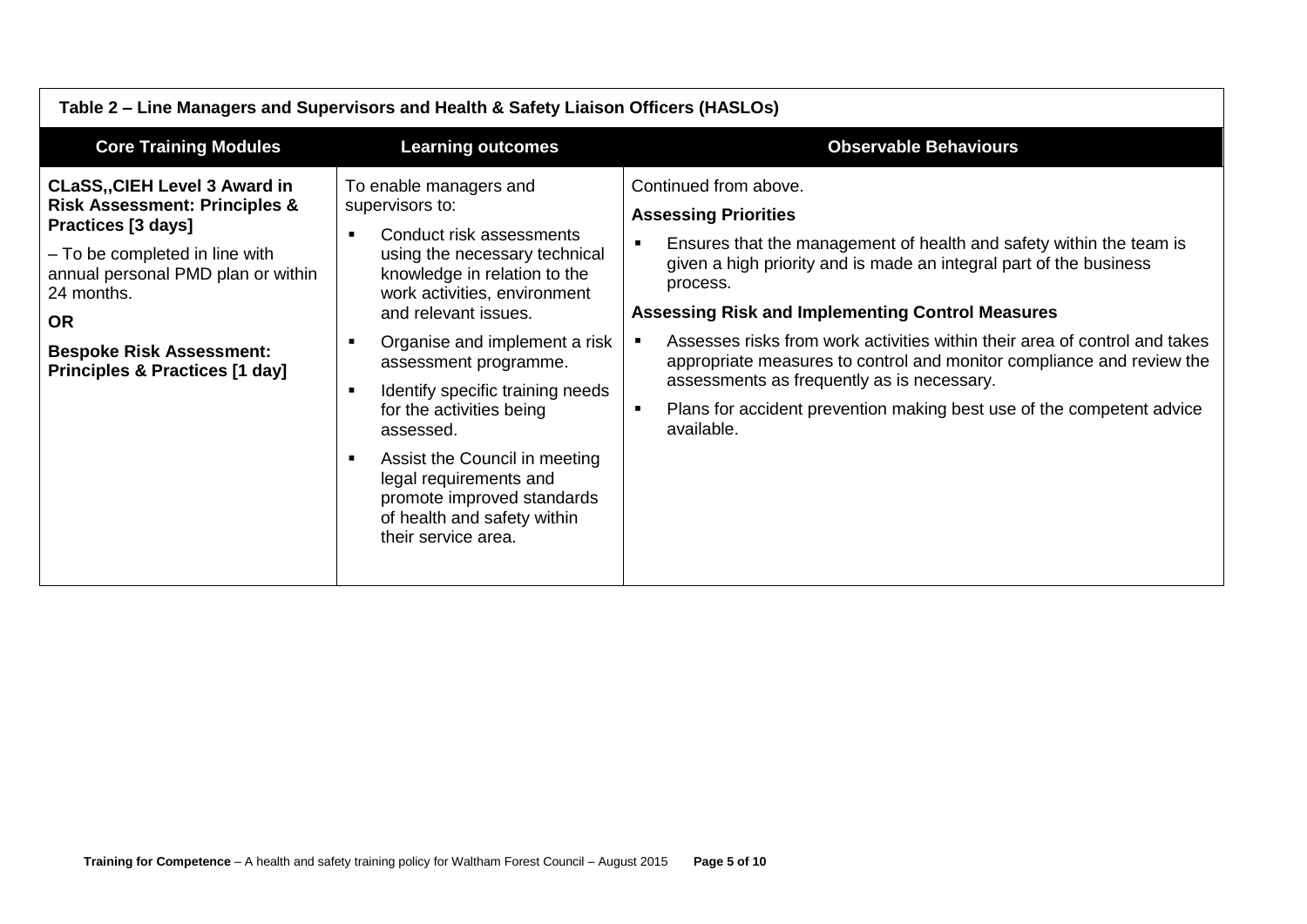| Table 3 - Non-management staff                                                                                                                                                                                                                                                                           |                                                                                                                                                                                                                                                                                                                                                                                                                                   |                                                                                                                                                                                                                                                                                                                                                                                                                                                                                                                                                                                                   |
|----------------------------------------------------------------------------------------------------------------------------------------------------------------------------------------------------------------------------------------------------------------------------------------------------------|-----------------------------------------------------------------------------------------------------------------------------------------------------------------------------------------------------------------------------------------------------------------------------------------------------------------------------------------------------------------------------------------------------------------------------------|---------------------------------------------------------------------------------------------------------------------------------------------------------------------------------------------------------------------------------------------------------------------------------------------------------------------------------------------------------------------------------------------------------------------------------------------------------------------------------------------------------------------------------------------------------------------------------------------------|
| <b>Core Training Modules</b>                                                                                                                                                                                                                                                                             | <b>Learning Outcomes</b>                                                                                                                                                                                                                                                                                                                                                                                                          | <b>Observable Behaviours</b>                                                                                                                                                                                                                                                                                                                                                                                                                                                                                                                                                                      |
| <b>Head teachers / Senior</b><br><b>Management Health &amp; Safety</b><br>Induction with the Health & Safety<br><b>Advisor</b> – to be completed within<br>first month of employment.<br><b>Health &amp; Safety Induction with</b><br>Line Manager - to be completed<br>within first week of employment. | To increase awareness amongst new<br>managers and employees regarding:<br>The structure and systems for<br>$\blacksquare$<br>managing health and safety in<br>Waltham Forest and in their school<br>or service area.<br>The safe systems of work<br>$\blacksquare$<br>associated with their work activities.                                                                                                                      | <b>Co-operating with the Employer</b><br>Ensures that the workplace is safe for everyone who might be<br>$\blacksquare$<br>affected by his or her actions.<br>$\blacksquare$<br>Takes reasonable care not to do anything that might endanger<br>themselves or others, or cause avoidable damage to the<br>environment.<br>Contributes to the process of assessing and controlling risks.<br>$\blacksquare$                                                                                                                                                                                        |
| <b>Credited Training Courses</b><br>1. CLaSS, CIEH Level 2 Award in<br><b>Health &amp; Safety in the Workplace</b><br>$[1 day] -$ to be completed within 12<br>months<br><b>OR</b><br>$\frac{1}{2}$ day general health & safety<br>bespoke training within the<br>school.                                | To enable all employees to:<br>Develop core competency in the<br>$\blacksquare$<br>principles of health and safety and<br>accident prevention.<br>Develop core competency in the<br>$\blacksquare$<br>main causes of harm to workers<br>Develop core competency in the<br>$\blacksquare$<br>responsibilities placed on<br>employers and employees.<br>Contribute to the health and safety<br>$\blacksquare$<br>management system. | <b>Working Safely</b><br>Does not knowingly act in a way, which may cause individuals<br>$\blacksquare$<br>or the Council to be in breach of the law or damage the<br>Council's reputation.<br>Takes account of the potential hazards and risks in all work<br>$\blacksquare$<br>activities.<br>Follows safe systems of work and safety instructions.<br>$\blacksquare$<br><b>Keeps Supervisors and Managers Informed</b><br>Informs their manager or supervisor at the earliest opportunity,<br>$\blacksquare$<br>if during the course of their work, employees are injured or<br>become unwell. |

 $\Gamma$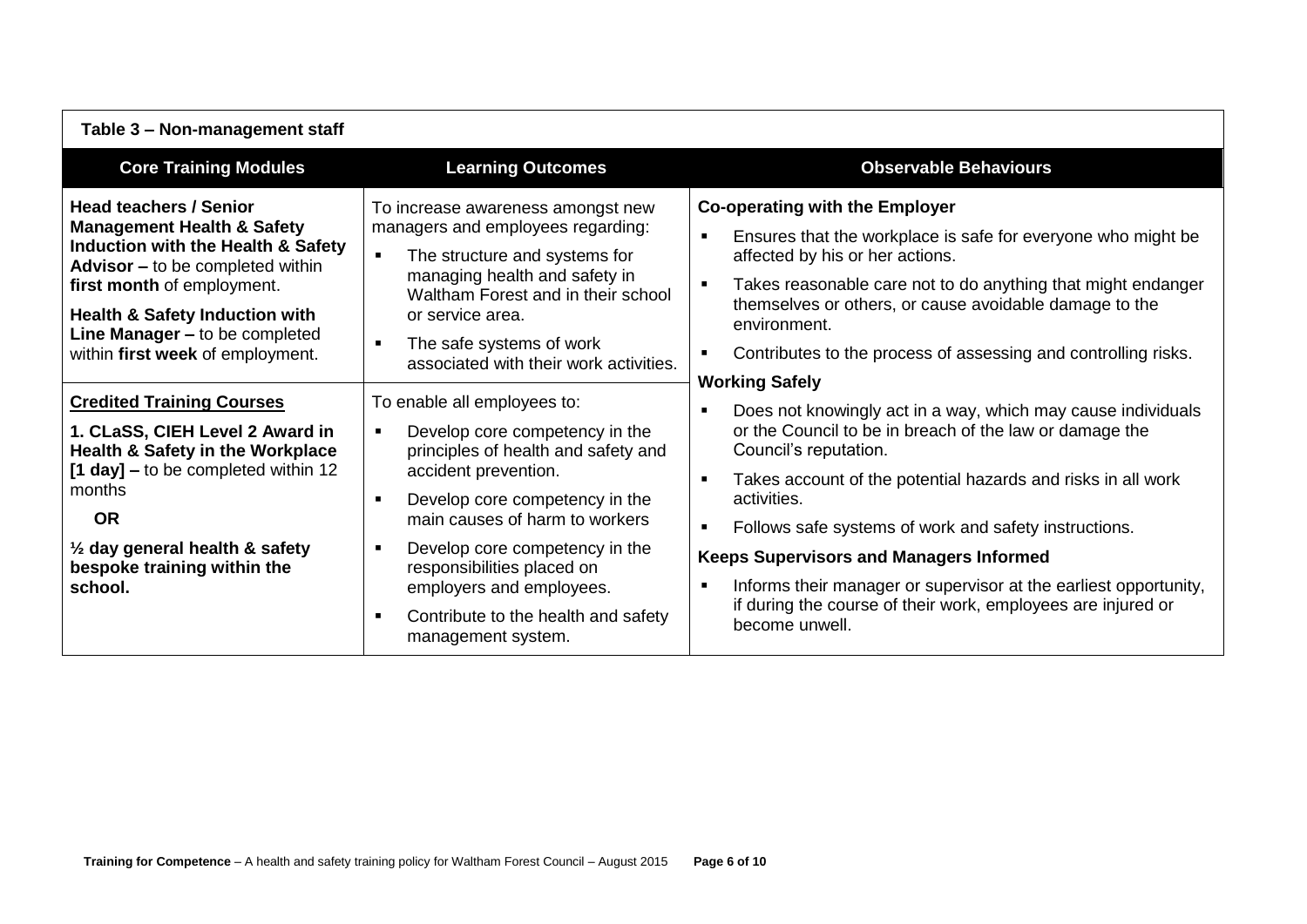| Table 3 - Non-management staff                                                                                                                                                             |                                                                                                                                                              |                                                                                                                                                              |
|--------------------------------------------------------------------------------------------------------------------------------------------------------------------------------------------|--------------------------------------------------------------------------------------------------------------------------------------------------------------|--------------------------------------------------------------------------------------------------------------------------------------------------------------|
| <b>Core Training Modules</b>                                                                                                                                                               | <b>Learning Outcomes</b>                                                                                                                                     | <b>Observable Behaviours</b>                                                                                                                                 |
| <b>CIEH Level 2 Award in Principles</b><br>of Risk Assessment [1 day] – to be<br>completed within 24 months<br><b>OR</b><br>$\frac{1}{2}$ day general health & safety<br>bespoke training. | To enable all employees to:<br>Understand the principles of risk<br>$\blacksquare$<br>assessment.<br>Contribute to the process of formal<br>risk assessment. | Informs their manager if they become aware of any situations<br>which are particularly unsafe, or which present a threat to<br>others or to the environment. |
| Plus relevant modules from table 4 or 5.                                                                                                                                                   |                                                                                                                                                              |                                                                                                                                                              |

| Table 4 – Staff (including managers and supervisors) where work activities or health and safety responsibilities involve: |  |  |  |  |  |
|---------------------------------------------------------------------------------------------------------------------------|--|--|--|--|--|
|---------------------------------------------------------------------------------------------------------------------------|--|--|--|--|--|

| <b>Core Training Modules</b>                                           | <b>Work Activity or Responsibility</b>      |
|------------------------------------------------------------------------|---------------------------------------------|
| CLaSS Fire Marshal Training $-$ 1/2 day                                | Fire marshal                                |
| CLaSS Display Screen Equipment Assessment Training - 1/2 day           | Computer use                                |
| CLaSS Principles of Manual Handling $-$ 1/2 day                        | Manual Handling                             |
|                                                                        |                                             |
| <b>CLaSS CIEH Level 2 Award in Conflict Resolution and Personal</b>    | Dealing with difficult situations or people |
| Safety $-1$ day                                                        | Lone working                                |
| CLaSS CIEH Certificate in Stress Awareness - 1 day                     | Stress at Work                              |
| CLaSS CIEH Level 2 Award in the Principles of COSHH $ \frac{1}{2}$ day | <b>Hazardous Substances</b>                 |
| CLaSS First Aid - 3 days                                               | First Aid + Administering Medication        |
| CLaSS First Aid Refresher - 2 days                                     |                                             |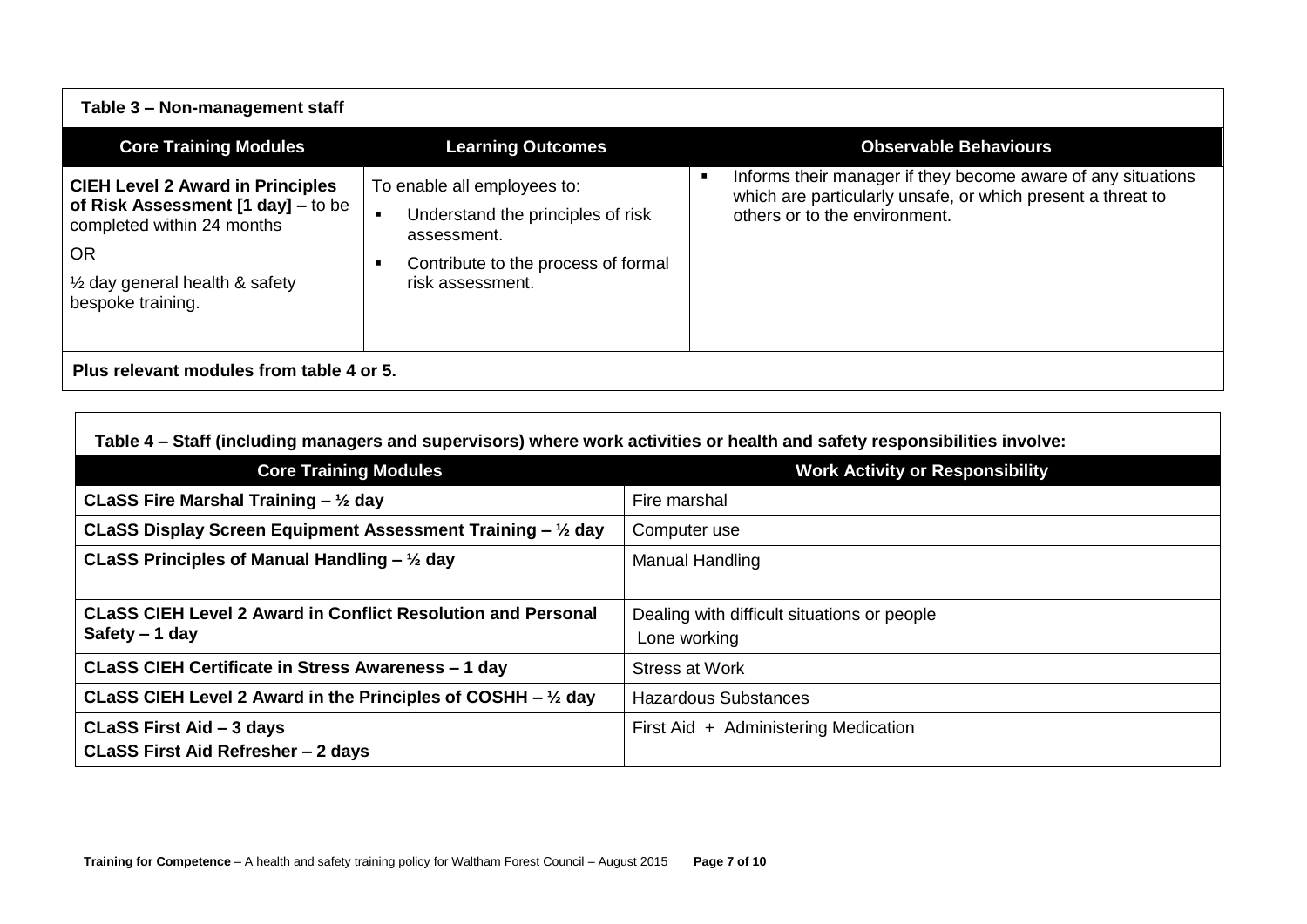| Table 5 – Other specialist training identified through risk assessment and other means – to be completed by Schools s |                                        |  |
|-----------------------------------------------------------------------------------------------------------------------|----------------------------------------|--|
| <b>Core Training Modules</b>                                                                                          | <b>Work Activity or Responsibility</b> |  |
|                                                                                                                       | <b>Patient Handling</b>                |  |
| CLaSS, Fire Safety Training $ \frac{1}{2}$ day                                                                        | <b>Fire Safety</b>                     |  |
| CLaSS, Evac-chair Training $ \frac{1}{2}$ day                                                                         |                                        |  |
| CLaSS, Working at Height Training $-$ 1/2 day                                                                         | Working at Height                      |  |
| CLaSS, Electrical Safety Training $-$ 1/2 day                                                                         | <b>Working with Electricity</b>        |  |

## **Table 6: CLaSS Training Provider's Schedule of Courses –**

Г

**Employees Training Analysis (including managers and supervisors) where work activities or health and safety responsibilities involve:**

| <b>Core Training Modules</b>                                                                                                                             | <b>Development Needs (Please specify)</b> |
|----------------------------------------------------------------------------------------------------------------------------------------------------------|-------------------------------------------|
|                                                                                                                                                          |                                           |
| <b>IOSH Safety for Senior Executives [1 day] – to be</b><br>completed within 12 months                                                                   |                                           |
| CLaSS, IEH Level 3 Award in Health & Safety in the<br>Workplace [3 days] - To be completed in line with annual<br>personal PMD plan or within 24 months. |                                           |
|                                                                                                                                                          |                                           |
| <b>CLaSS, CIEH Level 3 Award in Risk Assessment:</b><br><b>Principles &amp; Practices [3 days]</b>                                                       |                                           |
| - To be completed in line with annual personal PMD plan or<br>within 24 months.                                                                          |                                           |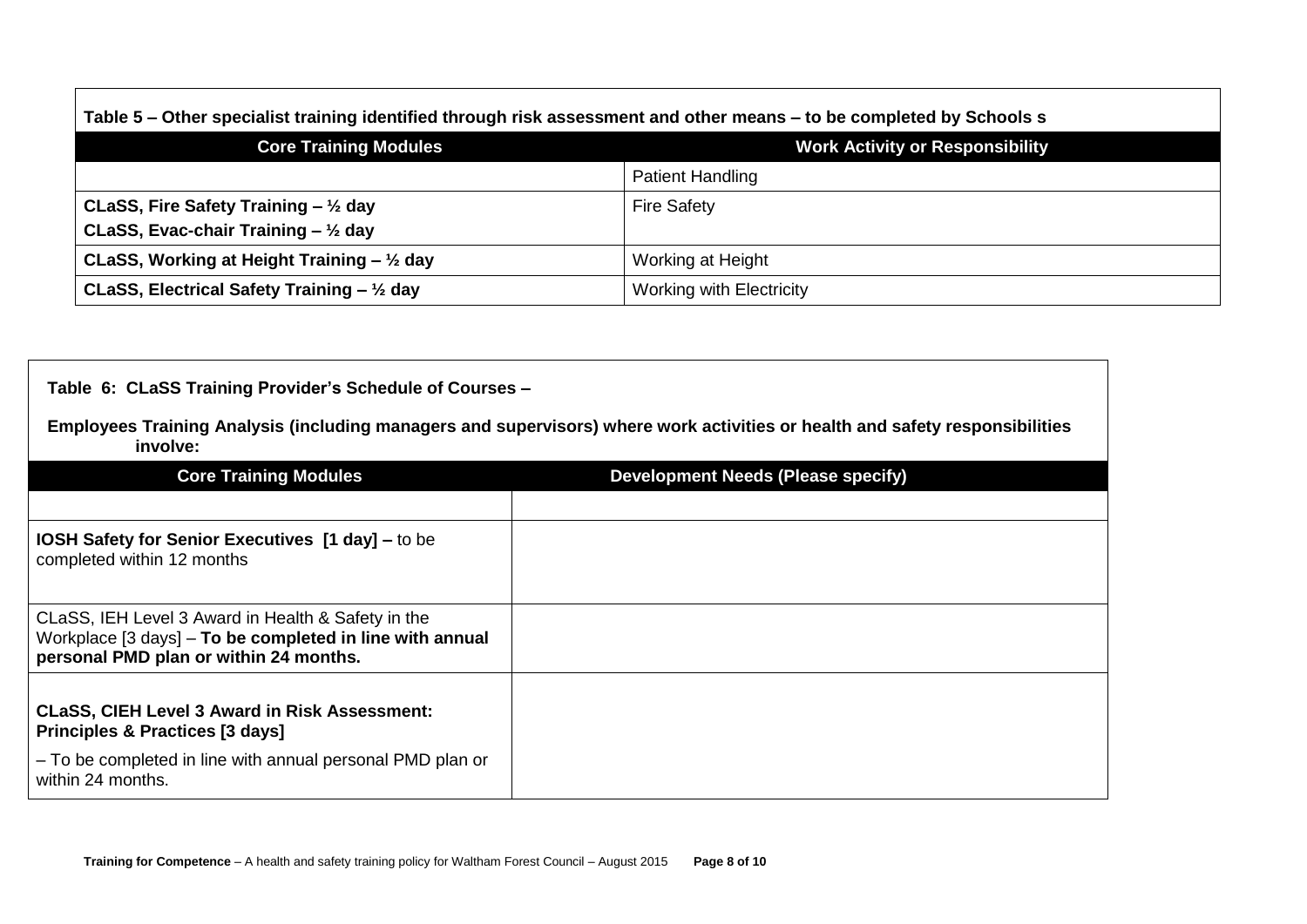**Table 6: CLaSS Training Provider's Schedule of Courses –**

**Employees Training Analysis (including managers and supervisors) where work activities or health and safety responsibilities involve:**

| <b>Core Training Modules</b>                                                                                           | <b>Development Needs (Please specify)</b> |
|------------------------------------------------------------------------------------------------------------------------|-------------------------------------------|
| CLaSS, CIEH Level 2 Award in Health & Safety in the<br>Workplace [1 day] - to be completed within 12 months            |                                           |
| <b>CLaSS, CIEH Level 2 Award in Principles of Risk</b><br><b>Assessment [1 day] – to be completed within 24 months</b> |                                           |
| CLaSS, Fire Marshal Training for those who will assist<br>with the evacuation of the building $-$ 1/2 day              |                                           |
| Fire Safety Awareness Training $-$ 1/2 day                                                                             |                                           |
| Evac-chair Training $-$ 1/2 day                                                                                        |                                           |
| Working at Height Training $-$ 1/2 day                                                                                 |                                           |
| Electrical Safety Training $-$ 1/2 day                                                                                 |                                           |
| Display Screen Equipment (DSE) Assessment Training -<br>$\frac{1}{2}$ day                                              |                                           |
| Computer use                                                                                                           |                                           |
| CIEH Principles of Manual Handling $-$ 1/2 day                                                                         |                                           |